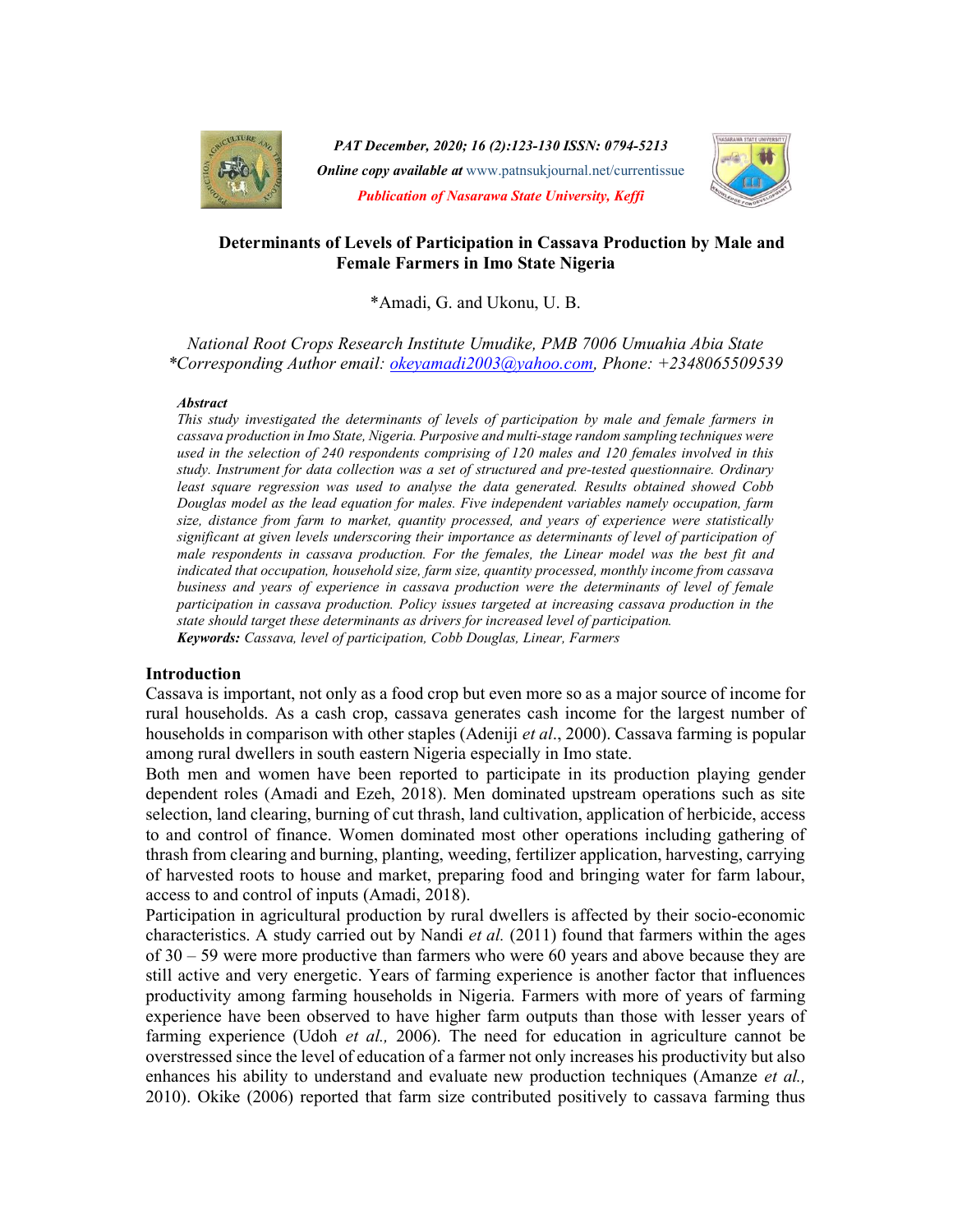indicating that cultivation of larger hectare of land leads to increase in cassava output. Access to fertilizer, agro-chemicals and improved planting materials has proven an important driver of agricultural production among farmers. Ukoha et al. (2010) and Ogundele and Okoruwa (2006) found that an increase in fertilizer use brought about a higher output by farmers in Abia state and in the dry savannah and humid forest agro-ecological zones of Nigeria. Reported effects of household size on farm output are inconsistent; while Shehu *et al.* (2007) reported decreases output as household size increased, Awoniyi et al. (2009) also noted that large household sizes assist in providing family labour for cassava farmers, thus leading to a more efficient use of resources and higher output. A study by Okoh (2008) revealed that small-scale farmers faced a lot of constraints when trying to acquire credit from the formal credit sources due to the following reasons: lack of tangible assets to use as collateral for credit, lack of knowledge about formal credit availability and long loan-processing time of financial institutions.

The objective of this work is to ascertain the socio-economic determinants of the level of participation of male and female farmers in cassava production in Imo state Nigeria.

## Methodology

The study was carried out in Imo State in South Eastern Nigeria. The state lies within latitudes 4°45'N and 7°15'N of the Equator and longitudes 6°50'E and 7°25'E of the Greenish Meridian with an area of 5,100 sq km. (NPC, 2006). Purposive and multi-stage sampling technique was used in selecting two hundred and forty (240) cassava farmers with equal number of males and females. Data were obtained using semi-structured questionnaire to gather primary data including socio-economic characteristics of respondents like age, education, occupation, marital status, household size, farm size, distance from farm to market, quantity of roots produced, quantity of roots processed, distance from house to processing centre, farming/processing experience, income from cassava business, membership of cooperative societies, types of cassava products produced and gender.

Ordinary Least Square (OLS) regression was used to estimate determinants of levels of participation using quantity of roots produced as a proxy for level of participation. The model is specified thus;

 $Y = f(X1+X2+X3+X4+X5+X6+X7+X8+X9+X10+X11+X12+X13) + e$ Where:

 $Y = \{proxy\ by\ the\ weekly\ output\ of\ cassava\ roots\ (Okoye\ et\ al.,\ 2016)\},\ Y = \text{Level of}$ Participation (1 - ∞),  $X_1$  = Age (years),  $X_2$  = Education level (years spent in school),  $X_3$ = Occupation,  $X_4$  = Marital status,  $X_5$  = Household size,  $X_6$  = Farm size (hectare),  $X_7$  = Distance farm to market (km),  $X_8$ = Quantity of roots produced (kg),  $X_9$ = Quantity of roots processed (kg),  $X_{10}$ = Monthly income from cassava business (N),  $X_{11}$  = Farming experience (years),  $X_{12}$ = Membership of cooperative society,  $X_{13}=$  Gender, e = error term. The four functional forms of linear, exponential, Cobb-douglas and semi-log were estimated. The best form was chosen for discussion based on a high  $R^2$  value, number of significant factors and agreement with a priori expectations.

#### Results and Discussion

## Determinants of Levels of Participation in Cassava Production by Male Respondents

Four functional forms (Linear, Cobb Douglas, Exponential and Semi-Log) of the regression model were tried out to determine the model with the best fit. The result shows that Cobb Douglas model as the lead equation based on the high  $R^2$  value, number of significant variables and agreement with *a priori* expectation. The  $\mathbb{R}^2$  value of 0.7583 indicates that 75.83% variability in level of participation is explained by the independent variables included in the model. The F value was highly significant at 1.0% indicating that the model was good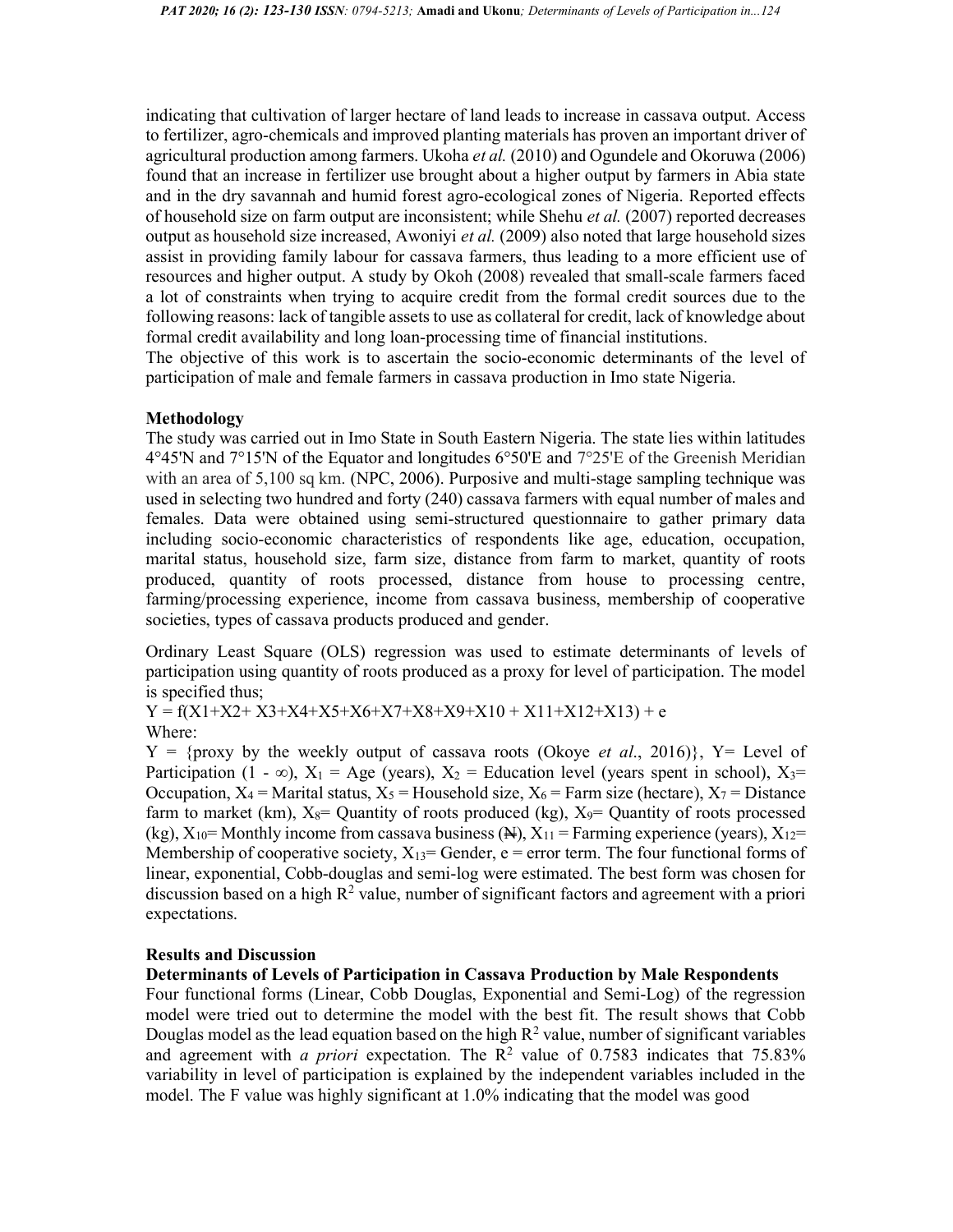The Cobb Douglas regression coefficients presented in Table 1 indicated that five independent variables were statistically significant at given levels underscoring their importance as determinants of level of participation of male respondents in cassava production. These variables were occupation, farm size, distance from farm to market, quantity processed, and years of experience.

The Coefficient of occupation (0.245) was positive and significant at 1.0% alpha level, implying that full time farming as an occupation enhanced male respondents' level of participation in cassava production thereby conforming to expectation. Nandi et al. (2011) found that off-farm income was inversely related to cassava output, meaning that as non-farm income increases, cassava output decreases. They further noted that as the farmer generates more income from other activities; his concentration on cassava farming reduces, thereby decreasing output our proxy of participation.

The coefficient (0.464) of farm size was positive and significant at 1.0% alpha level which implies that the larger the farm size, the greater the level of participation of male respondents in cassava production, also conforming to a priori expectation. Onubuogu et al. (2014) found that large farm size increases agricultural productivity and improves farmers' technical, allocative and resource use efficiency. Okike (2006) reported that farm size contributed positively to cassava farming indicating that cultivation of larger hectare of land leads to increase in cassava output.

Distance from farm to market negatively affected the level of participation of male respondents in cassava production as indicated by the negative coefficient of -0.049 which was significant at 1.0% alpha level. Increasing distance from farm to market decreased the level of participation as it increases the cost and stress of conveying produce from farm-gate to market. Jerumeh and Omonona, (2018) opined that increased distance to market from farm sites affects accessibility to markets and given the perishability of cassava tubers, farmers are disincentivized and consequently this may prompt them to reduce level of participation in cassava production. Nwaogu *et al.* (2016) found that the distance farmers travelled to their farms from their homes had a negative toll on cassava productivity at 10.0% significance and implicated drudgery and fatigue associated with trekking long distances as being responsible.

The coefficient for quantity of roots processed (0.030) was positive at 10.0% alpha level. This indicated that level of participation of male respondents in cassava production increased with increase quantity roots processed. This finding is in conformity with expectation since food or cash needs which prompts increase in quantity of roots processed provides the same impetus for increasing the intensity of production.

The coefficient (0.068) of years of experience in cassava production was positive and significant at 1.0% alpha level, indicating that with increasing years of experience in the business, the level of participation of male respondents in cassava production also increased. This result is in concordance with economic theory, since quantity of roots produced was used as a measure of participation, farmers would get more output from their cassava farms as they get more experienced. This finding is in consonance with that of Nwaogu et al. (2016) who also found farming experience to be positively related with cassava output; and with level of involvement in cassava enterprise (Lagat and Maina, 2017). Nwaogu et al. (2016) explained that experience is an important variable which enables farmers to make certain innovative and market driven decisions such as adoption of modern farm practices and use of improved inputs. Experienced farmers are also able to overcome certain production challenges and farm intricacies, thus, losses through ignorance and adoption or continuous utilization of obsolete practices are avoided. Similarly, Lagat and Maina, (2017) opined that the positive coefficient for experience suggests that the longer men participate in cassava enterprise, the more they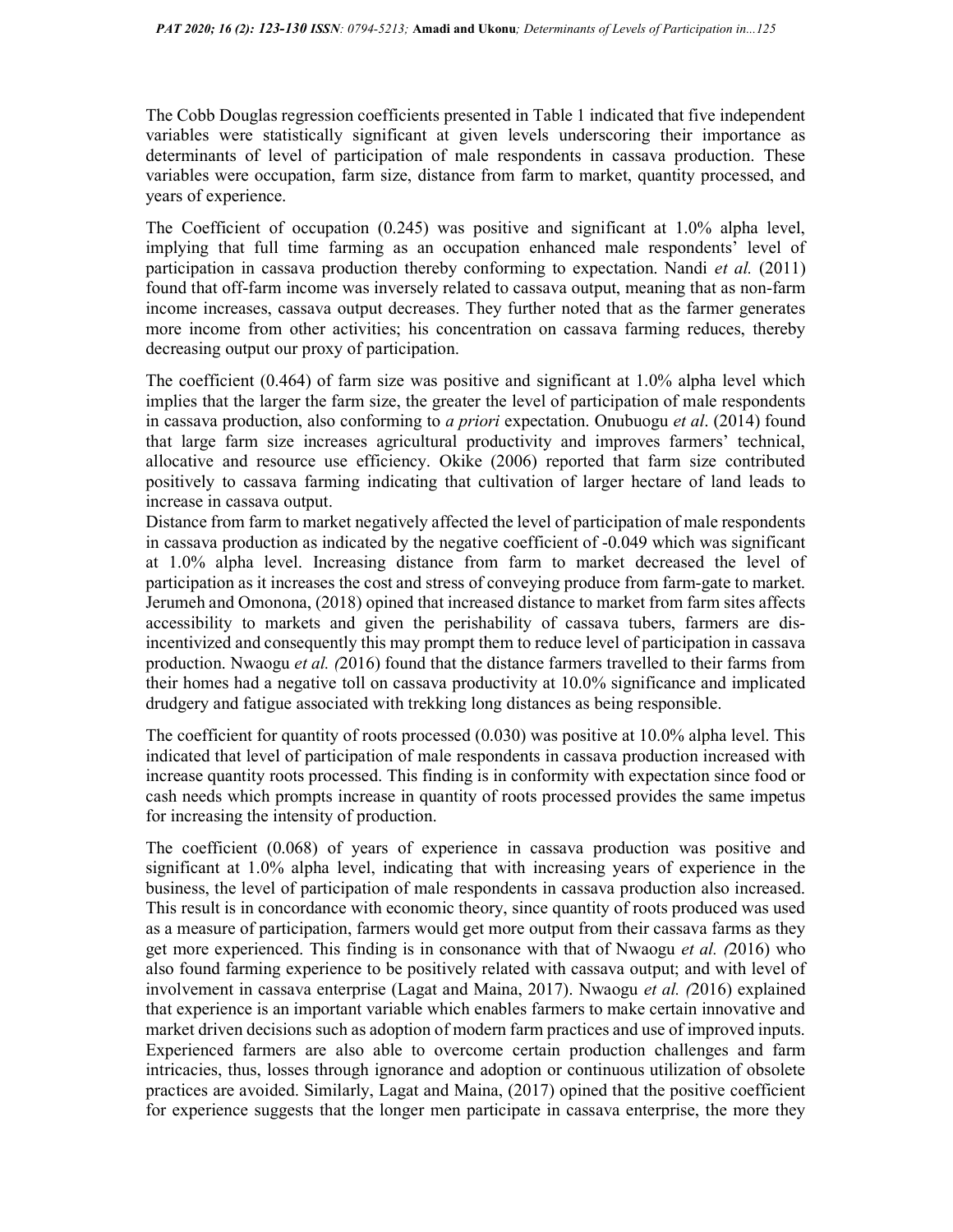appreciate the benefits and hence increase their involvement in its production. Furthermore, farmers with more years of experience acquire knowledge and skills necessary for choosing appropriate farming technologies (Faturoti et al., 2006)

| Variable                   | Coefficient | Z Value    |
|----------------------------|-------------|------------|
| Constant                   | 5.539       | $8.37***$  |
| Age (years)                | $-0.046$    | $-0.33$    |
| Education (years)          | 0.037       | 0.75       |
| Occupation                 | 0.245       | 4.02***    |
| Marital status             | 0.044       | 0.54       |
| Household size             | $-0.092$    | $-0.98$    |
| Farm size (ha)             | 0.464       | $13.32***$ |
| Farm to market (km)        | $-0.049$    | $-4.15***$ |
| Qty processed weekly (kg)  | 0.030       | $2.06*$    |
| Farm income                | 0.044       | 1.14       |
| Experience                 | 0.068       | $4.16***$  |
| Membership of coop society | $-0.024$    | $-0.28$    |
| $R^2$                      | 0.7583      |            |
| Adj $R^2$                  | 0.7337      |            |
| Prob > F                   | 0.0000      |            |

Table 1: Cobb Douglas regression estimates of the determinants of level of participation in cassava production by male respondents in Imo State

**Source:** Field survey 2017 analyzed with STATA 13; \*\*\*, \*\*, \*, Probability =  $1\%$ ,  $5\%$  and 10% respectively;

### Determinants of Levels of Participation in Cassava Production by Female Respondents

The linear model was the best fit of the four functional forms of the ordinary least square (OLS) regression tested for estimating coefficients for determinants of level of participation of female respondents in cassava production and is presented in Table 2. The linear model was chosen as the lead equation based on the high  $R<sup>2</sup>$  value, number of significant variables and agreement with *a priori* expectation. The  $\mathbb{R}^2$  value of 0.7898 indicates that 78.98% variability in level of participation of female respondents in cassava production is explained by the independent variables. The F value was highly significant at 1.0% indicating that the model was good.

The model posted five independent variables as statistically significant at given levels indicating that they were determinants of level of participation of female respondents in cassava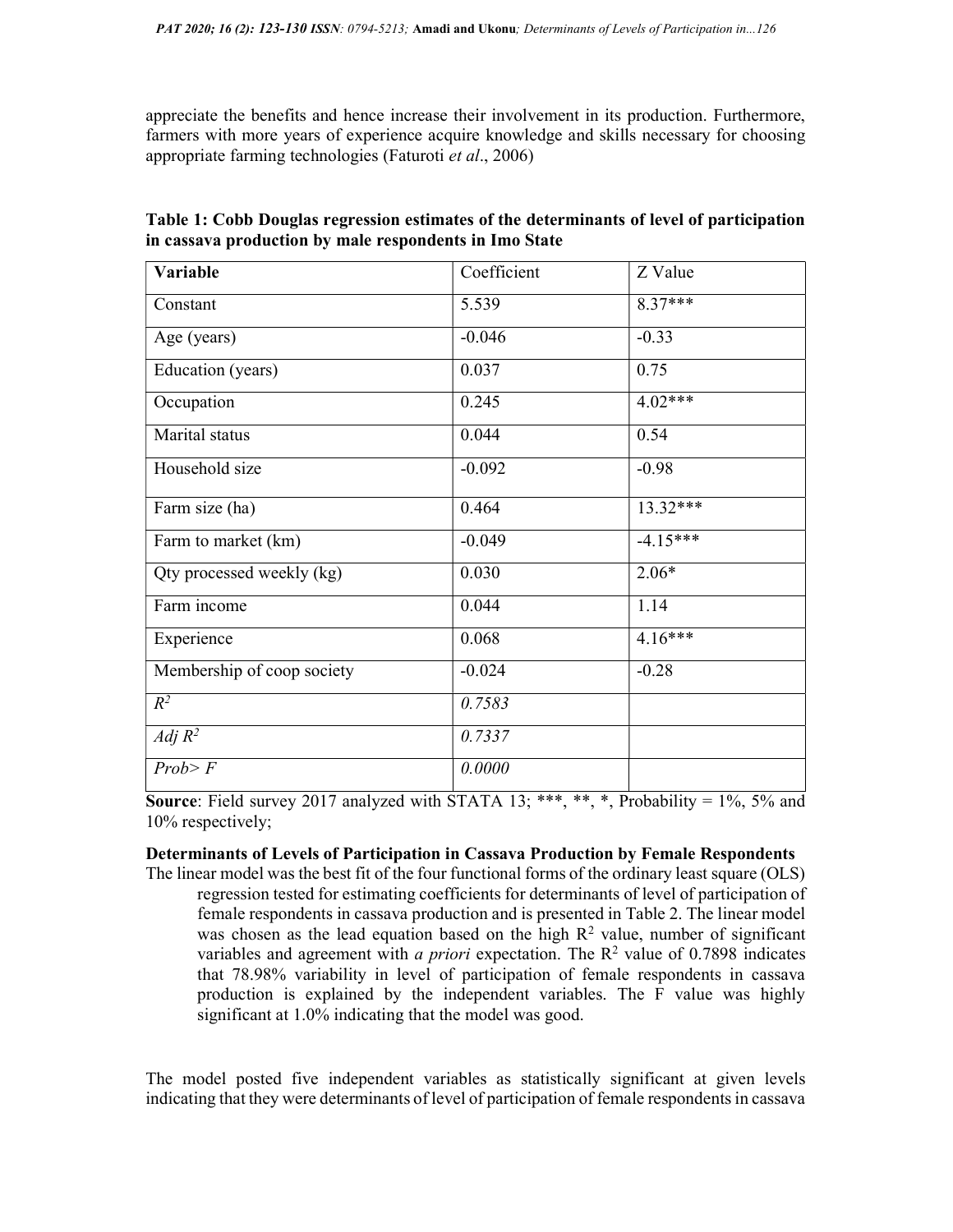production. These variables include occupation, household size, farm size, quantity processed, monthly income from cassava business. Coefficient of occupation (31.121) was positive and significant at 5.0% alpha level, implying that full time farming as an occupation enhanced female respondents' level of participation in cassava production. This finding is consistent with that of Nandi *et al.* (2011) and if in conformity to expectation. The coefficient  $(-4.144)$  of household size was negative and significant at 5.0% alpha level which implies that the larger the household size, the lower the level of participation of female respondents in cassava production. This finding is not in conformity with a priori expectation. It is likely that in the study area most members of enlarged household may not be available for farming as they have migrated to urban areas or are in school such that resources that would have gone into farming are diverted into training and upkeep of children. Nwaogu *et al.*  $(2016)$  also found this unexpected negative relationship of household size with cassava output and opined that this may have arisen from the fact that many of the farming households had a large dependency ratio, thus limiting the available labour for increased output. Shehu *et al.* (2007) in their study on productivity and technical efficiency of small-scale rice farmers in Adamawa State of Nigeria found that as number of people in a household increases, household consumption expenditure increases, thereby making little money available for purchase of necessary farm inputs and meeting other farm financial obligations, which consequently results in decreased farm output.

The coefficient (142.317) of farm size was positively significant at 1.0% alpha level. This implies that increasing farm size of female respondents enhanced their level of participation in cassava production. This conforms to a priori expectation as farm size still remains a major determinant of level of participation. In the study area farmers depended solely on crude implements, and without the capacity for farm intensification, output only increased with increase in land area under cultivation.

The coefficient for quantity of roots processed  $(0.060)$  was positive at 1.0% alpha level implying that level of participation increased with increase quantity processed. The level of participation of female respondents in cassava production increased with increase in monthly income from cassava business. This can be deduced from the positive coefficient of (0.005) which was positive and significant at 1.0% alpha level. This finding is in conformity with other published reports (Onyemauwa, 2012; Ben-Chendo, 2014; Jerumeh and Omonona, 2018). As expected, as income from selling cassava roots and processed products increased, farmers were incentivized to increase the area under cassava production. However, Damisa *et al.*, (2007) reported an inverse relationship between level of income and level of participation of the women in agricultural production and to explain their unexpected finding they suggested that it could possibly be due the risk and uncertainty associated with agricultural production such that women with high disposable income level would prefer to diversify their resource base in less risky investments than to be fully embedded in agriculture.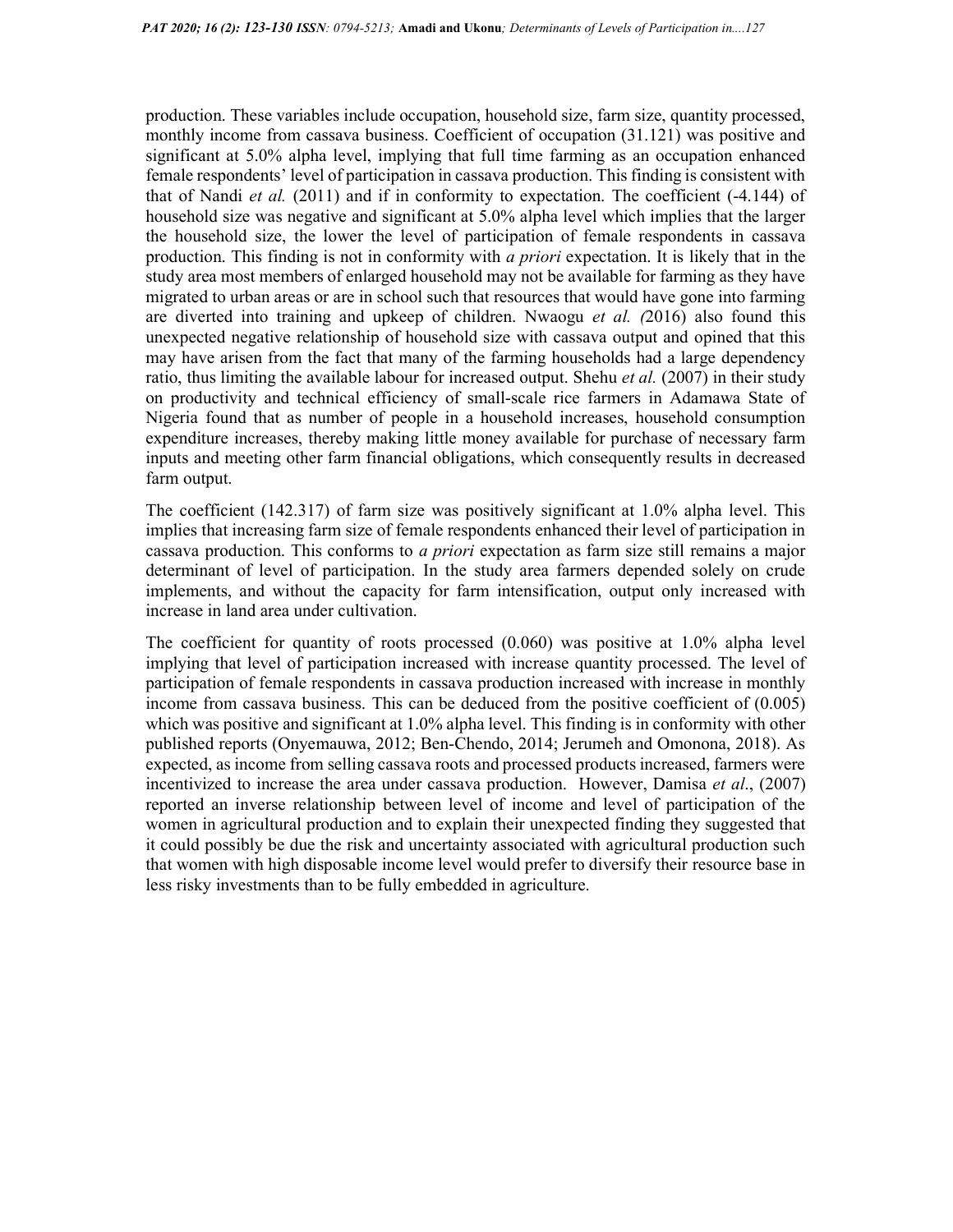| Table 2: Linear regression estimates of the determinants of level of participation in cassava |  |
|-----------------------------------------------------------------------------------------------|--|
| production by female respondents in Imo State                                                 |  |

| Variable                          | Coefficient | Zvalue       |
|-----------------------------------|-------------|--------------|
| Constant                          | 80.383      | (0.92)       |
| Age (years)                       | $-1.139$    | $(-0.68)$    |
| Education (years)                 | 0.743       | (0.27)       |
| Occupation                        | 31.121      | $(3.07)$ **  |
| Marital status                    | $-9.036$    | $(-0.25)$    |
| Household size                    | $-4.144$    | $(-3.74)$ ** |
| Farm size (ha)                    | 142.317     | $(8.08)$ *** |
| Farm to market (km)               | 0.148       | (0.04)       |
| Qty processed weekly (kg)         | 0.060       | $(4.56)$ *** |
| Farm income                       | 0.005       | $(8.20)$ *** |
| Experience                        | $-0.644$    | $(-0.29)$    |
| Membership of cooperative society | 9.744       | (0.25)       |
| $R^2$                             | 0.7898      |              |
| Adj $R^2$                         | 0.7684      |              |
| Prob > F                          | 0.0000      |              |

Source: Field survey 2017 analyzed with STATA 13; \*\*\*, \*\*, \*, Probability =  $1\%$ , 5% and  $10\%$ respectively; + Lead equation; Figures in parenthesis are t-values

# **Conclusion**

Occupation, household size, farm size, quantity processed and monthly income from cassava business were the determinants of level of participation in cassava production by female farmers while occupation, farm size, distance from farm to market, quantity processed, and years of experience were the determinants of the level of participation by male farmers in cassava production in the study area. Policies aimed at improving the level of cassava production in Imo State should focus on these determinants.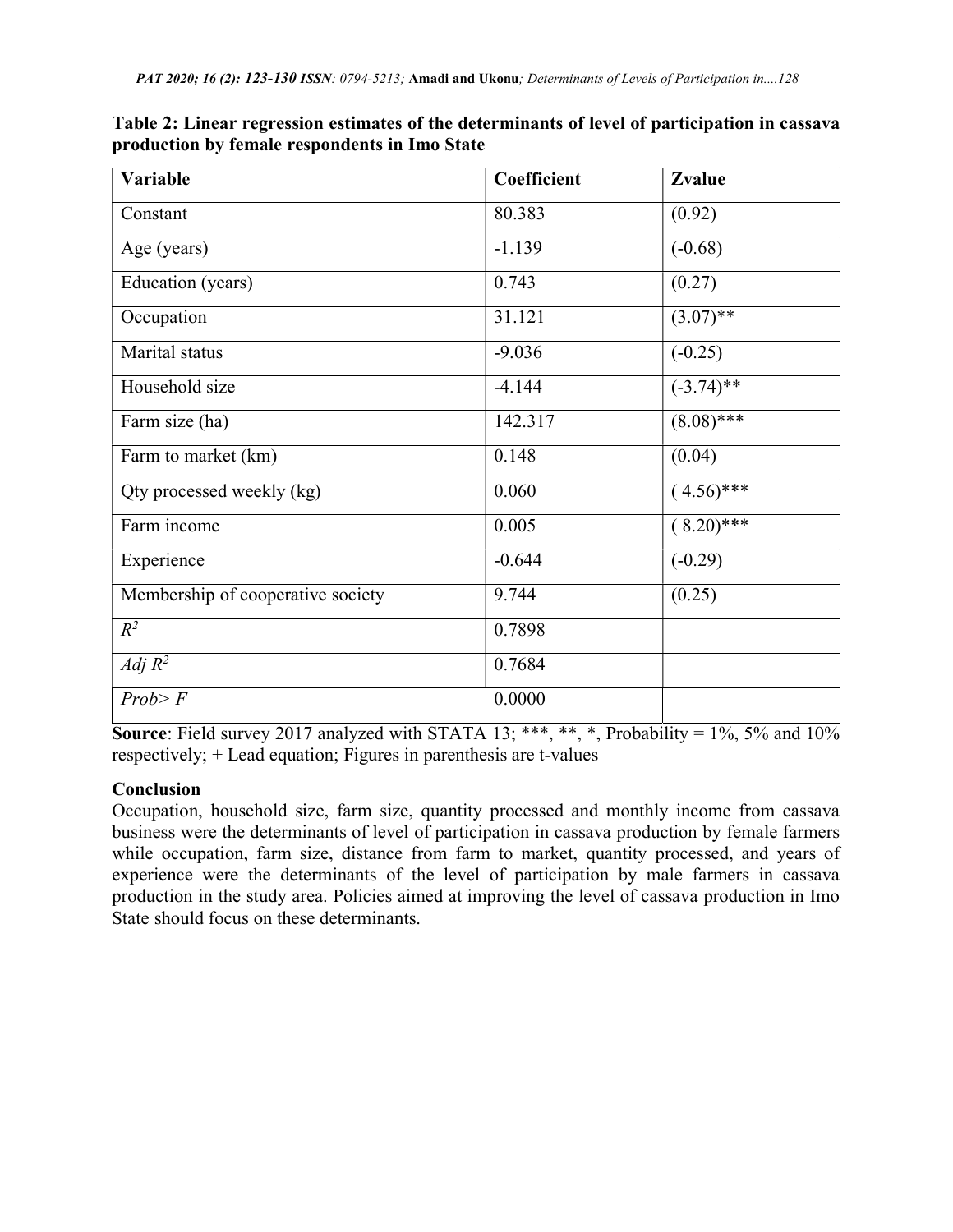PAT 2020; 16 (2): 123-130 ISSN: 0794-5213; Amadi and Ukonu; Determinants of Levels of Participation in....129

## References

- Adeniji,A.A., Ega, L.A., Akoroda, M.O., Adeniyi, A.A., Ugwu, B.O., Balogun, A.D. (2000). National Seed Series on Cassava Multiplication Project. Paper presented on Root and Tuber Development in Nigeria, pp1-8.
- Amadi, G., (2018) An Analysis of Gender and Social Diversity Among Cassava Producers and Processors in Imo State Nigeria. PhD. Thesis Submitted to the Department of Agricultural Economics and Extension. Faculty of Agriculture Abia State University Uturu.
- Amadi, G., and Ezeh, C.I (2018) Gender Roles in Cassava Processing in Imo State Nigeria. Journal of Agriculture and Food Environment Volume 5(3): 80-92
- Amanze, B., Eze, C.C. and Eze, V. (2010). Factors Influencing the Use of Fertilizer in Arable Crop Production among Smallholder Farmers in Owerri Agricultural zone of Imo State, Nigeria. Academia Arena Journal. 2(6): 90-96.
- Awoniyi, O.A., Awoyinka, Y.A and Kehinde, A. L. (2009). Effect of the Presidential Initiative on Cassava and Household Food Security Status in Iwo zone of Osun State Agricultural Development Programme. In: African Crop Science Conference Proceedings, 9:755 – 760.
- Ben-Chendo, G. N., Korie, O. C., Essin, U. A., and Uhuegbulem, I. J. (2014). Determinants of land holding size among rice farmers in Southeast, Nigeria. Asian Review of Environment and Earth, 1(3): 56-60.
- Damisa, M.A., Samndi, R. and Yohanna, M. (2007). Women Participation in Agricultural Production: A Probit Analysis. Journal of Applied Sciences, 7: 412-416.
- Faturoti, B. O., Emah, G. N. Isife, B. I. TenkouanoA. and Lemchi, J. (2006) Prospects and determinants of adoption of IITA plantain and banana based technologies in three Niger Delta States of Nigeria. African Journal of Biotechnology 5 (14): 1319-1323
- Jerumeh, T. R., and Omonona, B. T. (2018). Determinants of transition in farm size among cassava-based farmers in Nigeria, Kasetsart Journal of Social Sciences (2018): 1-7, https://doi.org/10.1016/j.kjss.2018.02.008
- Lagat, J.K. and Maina, M.C.(2017). A gender and decent work analysis of cassava production and on-farm processing, in Kuria west sub-county, Kenya. African Journal of Agricultural Research 12(31): 2533-2544
- Nandi, J. A., Gunn, P. and Yurkushi, E.N (2011).Economic Analysis of Cassava Production in Obubra Local Government Area of Cross River State, Nigeria. Asian Journal of Agricultural Science, 3(3): 205-209.
- National Population commission NPC, (2006). National Population Census, Federal Republic of Nigeria official gazette, 94(4) Lagos, Nigeria.
- Nwaogu, D.C., Echebiri, R.N. and Eluu J. (2016). Determinants of Labour Supply and Output of Cassava Farmers in Ebonyi State, Nigeria. In Nwachukwu, I.N., C.O. Amadi, J.E. Ewuziem, B.C. Okoye, S.O. Afuape, N.M. Agwu and O.U. Oteh (eds). Economic diversification: The agriculture road map. Proceedings of the 50th Annual Conference of the Agricultural Society of Nigeria held at the National Root Crops Research Institute, Umudike Abia State Nigeria 3rd – 7th October, 2016, Pp 85-89.
- Ogundele, O.O. and Okoruwa, O. (2006).Technical Efficiency Differentials in Rice Production Technologies in Nigeria. African Economic Research Paper.17 pp.